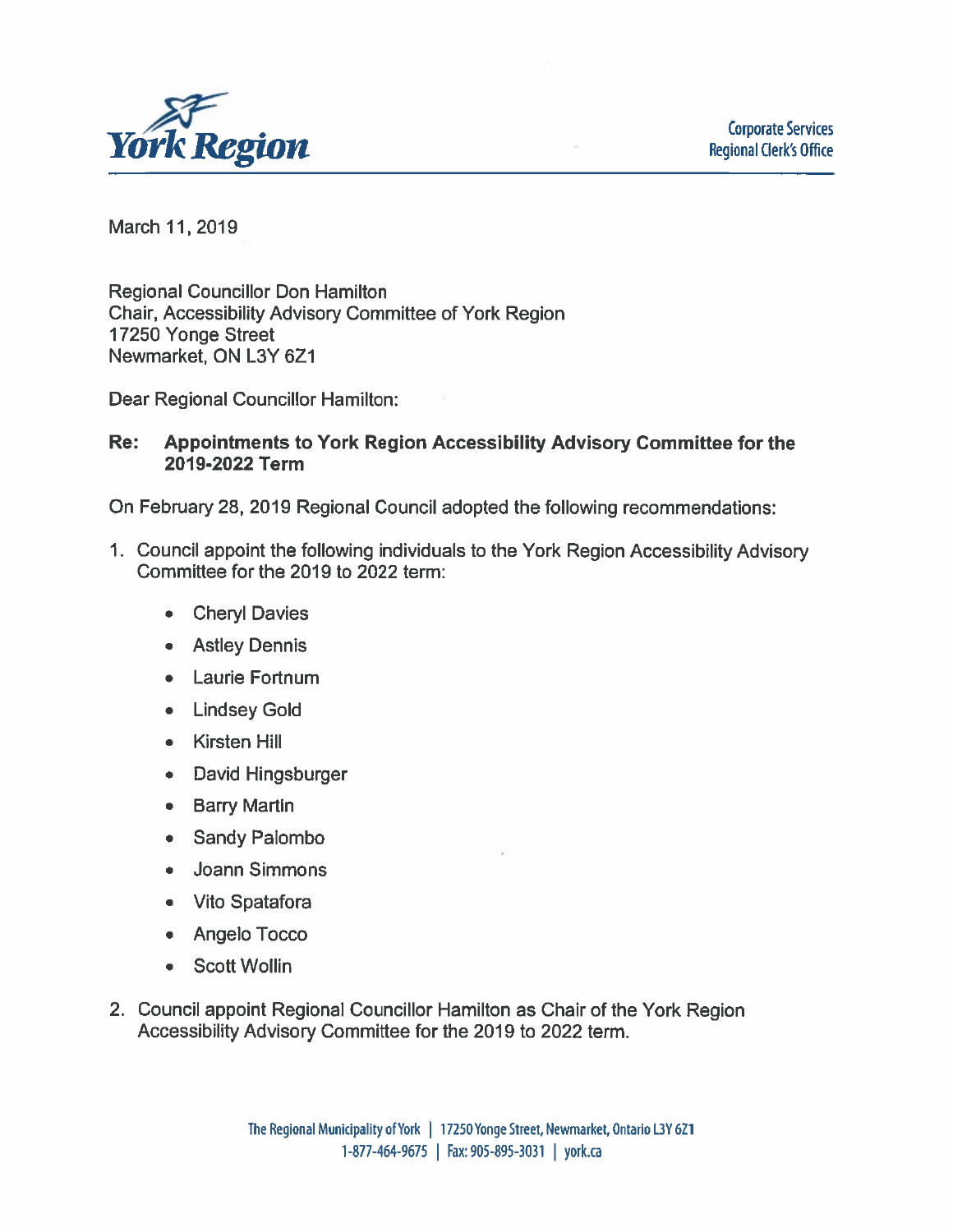3. The Regional Clerk circulate this report to local municipalities, York Region Accessibility Advisory Committee, Human Services Planning Board of York Region, Community Partnership Council, and York Regional Police Services Board for information.

A copy of the staff report dated February 15, 2019 is enclosed for your information.

Please contact Lisa Gonsalves, Director, Strategies and Partnerships at 1-877-464-9675 ext. 72090 if you have any questions with respect to this matter.

Sincerely,

Christopher Raynor<br>Regional Clerk

**Attachment**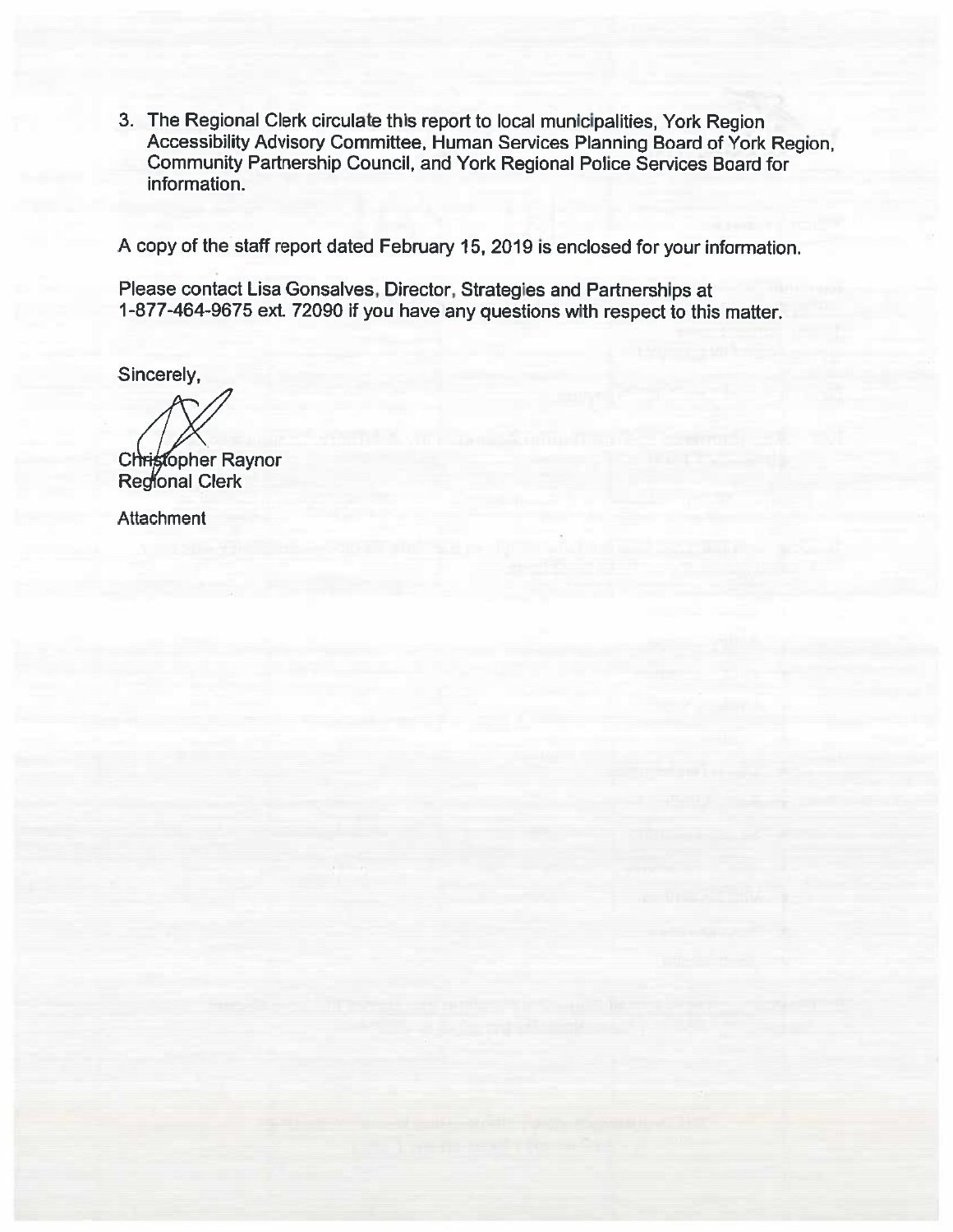# **The Regional Municipality of York**

Regional Council February 28, 2019

Report of the Commissioner of Community and Health Services

# **Appointments to the York Region Accessibility Advisory Committee, the Human Services Planning Board of York Region and the Community Partnership Council for the 2019 – 2022 Term**

#### **1. Recommendations**

- 1. Council appoint individuals listed in Private Attachment 1 to the York Region Accessibility Advisory Committee for the 2019 to 2022 term
- 2. Council appoint a member of York Regional Council as Chair of the York Region Accessibility Advisory Committee for the 2019 to 2022 term
- 3. Council appoint individuals listed in Private Attachment 2 to the Human Services Planning Board of York Region for the 2019 to 2022 term
- 4. Council appoint a member of York Regional Council and a member of the Human Services Planning Board of York Region as Co-Chairs for the 2019 to 2022 term
- 5. Council appoint individuals listed in Private Attachment 3 to the Community Partnership Council for the 2019 to 2022 term
- 6. Council appoint a member of the Community Partnership Council as Co-Chair for the 2019 to 2022 term
- 7. The Regional Clerk circulate this report to local municipalities, York Region Accessibility Advisory Committee, Human Services Planning Board of York Region, Community Partnership Council, and York Regional Police Services Board for information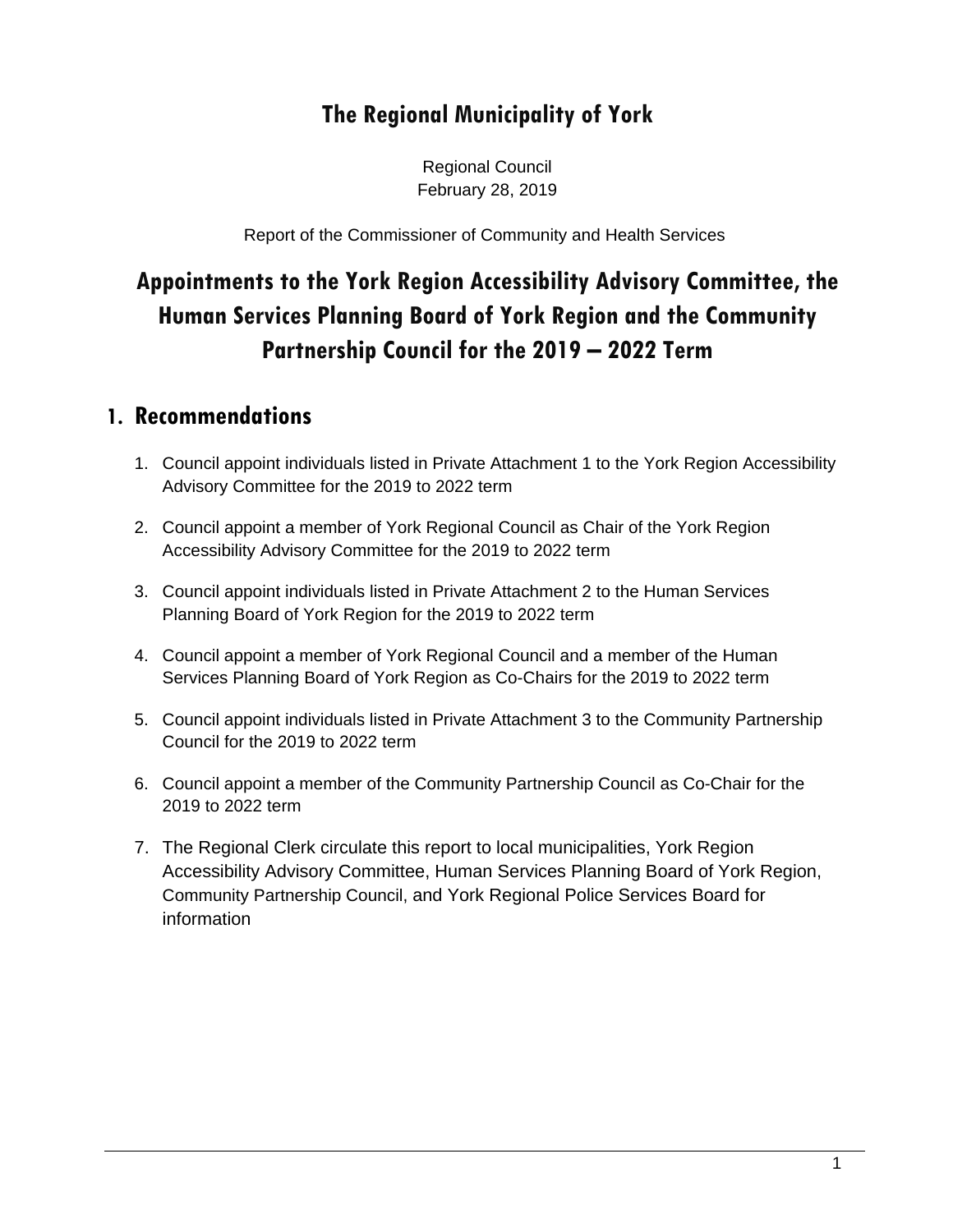#### **2. Summary**

This report recommends members for the York Region Accessibility Advisory Committee, Human Services Planning Board of York Region and Community Partnership Council for the 2019 to 2022 term. Names of individuals recommended are provided in Private Attachments 1, 2 and 3 as they involve personal matters about identifiable individuals.

Key Points:

- On November 30, 2018, the York Region Accessibility Advisory Committee, the Human Services Planning Board of York Region and the Community Partnership Council concluded their terms
- Recommended members meet the qualifications as outlined in each Committee's Terms of Reference and related legislated requirements

#### **3. Background**

### **The York Region Accessibility Advisory Committee's mandate is to advise Council and York Regional Police on accessibility standards**

The *Accessibility for Ontarians with Disabilities Act, 2005* requires municipalities with a population over 10,000 to establish an accessibility advisory committee with a majority of members being people with disabilities. The mandate is to advise Council and York Regional Police on the requirements and implementation of accessibility standards, and the preparation of accessibility reports. Council approved the York Region Accessibility Advisory Committee's revised Terms of Reference on May 17, 2018.

#### **The Human Services Planning Board of York Region's mandate is to enhance effectiveness and efficiency of human services in York Region**

Council established the Human Services Planning Board of York Region in 2010. The Human Services Planning Board is a multi-sector collaborative of key human service agencies, non-profit organizations, government, private sector and community leaders. Its mandate is to work with community partners to build capacity and improve the effectiveness and efficiency of human services in York Region. On June 28, 2018, Council approved the Human Services Planning Board of York Region's revised Terms of Reference. Its mandate was expanded to act as the Advisory Committee to Council for preparation of a Community Safety and Well-being Plan as set out in the *Police Services Act*, *1990* and to provide input in the development and delivery of integrated human services policies and programs.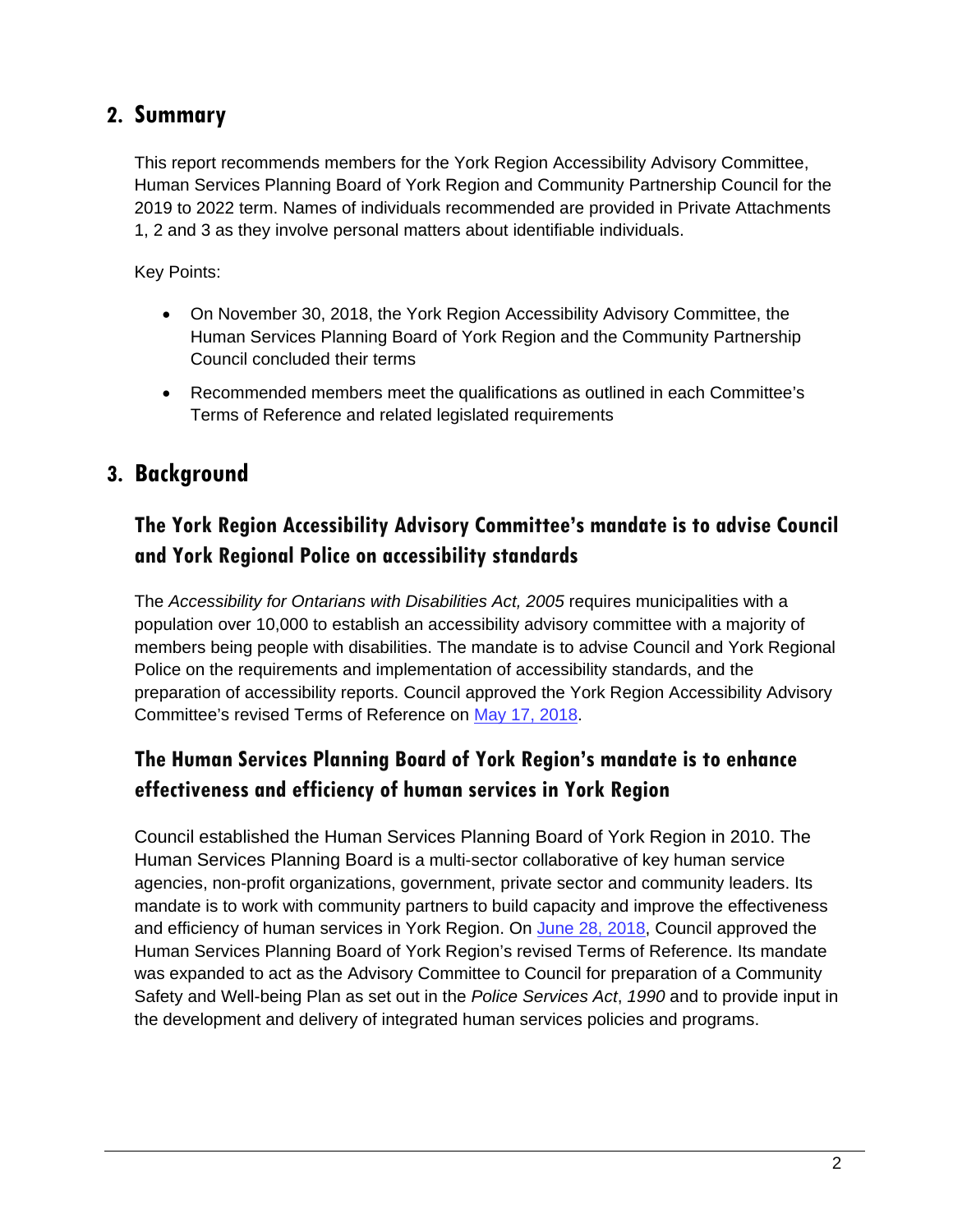#### **The Community Partnership Council's mandate is to advise, support and collaborate with the Region on immigrant integration**

In 2009 York Region was selected by the federal government to lead the Local Immigration Partnership initiative, which supports the settlement and integration of newcomers. Local Immigration Partnerships are required to establish a partnership council representative of the community. There are 77 Local Immigration Partnerships across Canada, with 35 in Ontario.

The Community Partnership Council includes diverse representation from government, settlement, language, employment, police, education, health and social services sectors. The mandate of the Community Partnership Council is to advise, support and collaborate with York Region on implementation of the 2017-2021 Newcomer Strategy. On June 28, 2018, Council approved the revised Terms of Reference to include newcomers with lived experience.

# **4. Analysis**

## **Recommended members for the York Region Accessibility Advisory Committee meet requirements of the Accessibility for Ontarians with Disabilities Act, 2005**

Under the Terms of Reference, the York Region Accessibility Advisory Committee is to have between seven to fifteen members from across the Region, including three members of Council and the Regional Chair as an ex-officio member. The majority of members must be residents of York Region with a range of disabilities, and representative of urban, urbanizing and rural areas of York Region.

On December 13, 2018 Council appointed the following members of Council to the 2019 – 2022 York Region Accessibility Advisory Committee:

- Regional Chair and CEO Wayne Emmerson (ex officio)
- Regional Councillor Don Hamilton, City of Markham
- Regional Councillor Carmine Perrelli, Town of Richmond Hill
- Regional Councillor Tom Vegh, Town of Newmarket

Seven current members are continuing their membership for another term, as permitted by the Terms of Reference. This leaves five positions to be filled.

The positions are filled through an application process. York Region residents with disabilities, or individuals who are part of a York Region organization that serves people with disabilities, are eligible to apply. Advertising and recruitment occurred in November 2018. Thirty applications were received from the community and fourteen individuals were interviewed.

The list of individuals recommended to Council for appointment to the 2019 to 2022 York Region Accessibility Advisory Committee is provided in Private Attachment 1.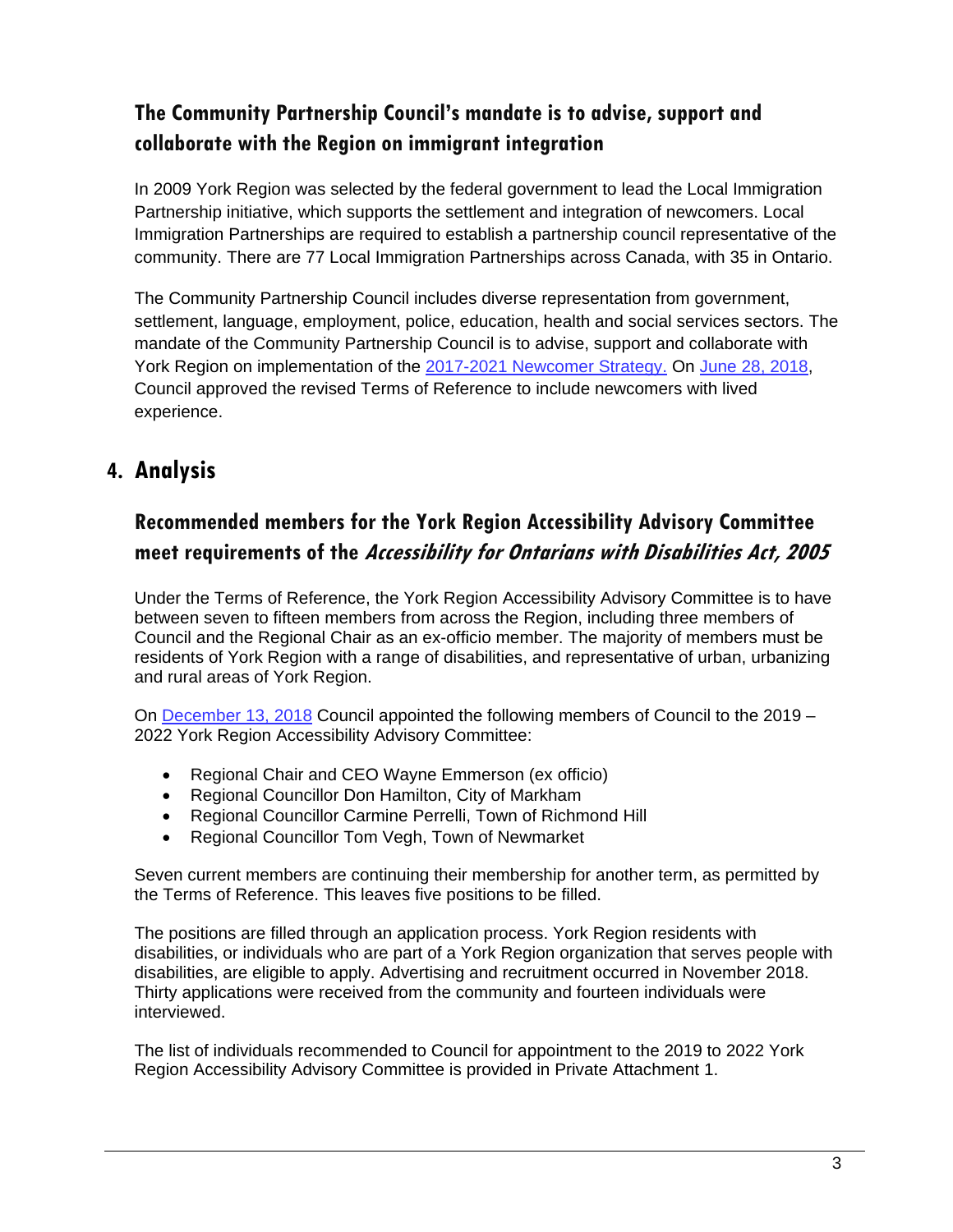The Terms of Reference require Council to appoint a Chair who is a member of Regional Council. The York Region Accessibility Advisory Committee will elect a Vice-Chair at its first meeting each year.

# **Recommended members for the Human Services Planning Board of York Region meet the requirements of an Advisory Committee under the Police Services Act, 1990**

Under the Terms of Reference, the Human Services Planning Board of York Region has between seven and twenty-four members, including one to four members of Council. The Regional Chair serves as an ex-officio member.

On December 13, 2018, Council appointed the following members of Council to the 2019 to 2022 Human Services Planning Board of York Region:

- Regional Chair and CEO Wayne Emmerson (ex officio)
- Mayor John Taylor, Town of Newmarket
- Regional Councillor Ferri, City of Vaughan
- Regional Councillor Heath, City of Markham

Under the Terms of Reference, members must meet the advisory committee requirements of the *Police Services Act, 1990*, be senior decision makers from a wide range of human service sectors, be able to provide strategic advice, identify and implement partnerships, and be able to advocate for ongoing improvements to human services in York Region.

The *Police Services Act, 1990* is set to be repealed and replaced with the *Police Services Act, 2018* at a date to be named by the provincial government. Both Acts have same requirements for advisory committee membership for a community safety and well-being plan. However, status of the legislative agenda is currently unclear. In the event that future legislation does not require an advisory committee or a community safety and well-being plan, the Region will still proceed with preparing a community safety and well-being plan with advice from the Human Services Planning Board.

Twenty-three organizations/entities that met the requirements were reviewed by a selection committee comprised of the Regional Chair and CEO, the Chief Administrative Officer and the Commissioner of Community and Health Services, and were invited to participate on Human Services Planning Board for the 2019 to 2022 term.

A list of the twenty-three organizations and the representatives of each that are proposed to be appointed to the 2019 to 2022 Human Services Planning Board of York Region is provided in Private Attachment 2.

The Terms of Reference requires Council to appoint two Co-Chairs from the members of the Human Services Planning Board of York Region:

- One Co-Chair who is a member of Regional Council
- One Co-Chair who is a community member. The recommended community member Co-Chair is provided in Private Attachment 2.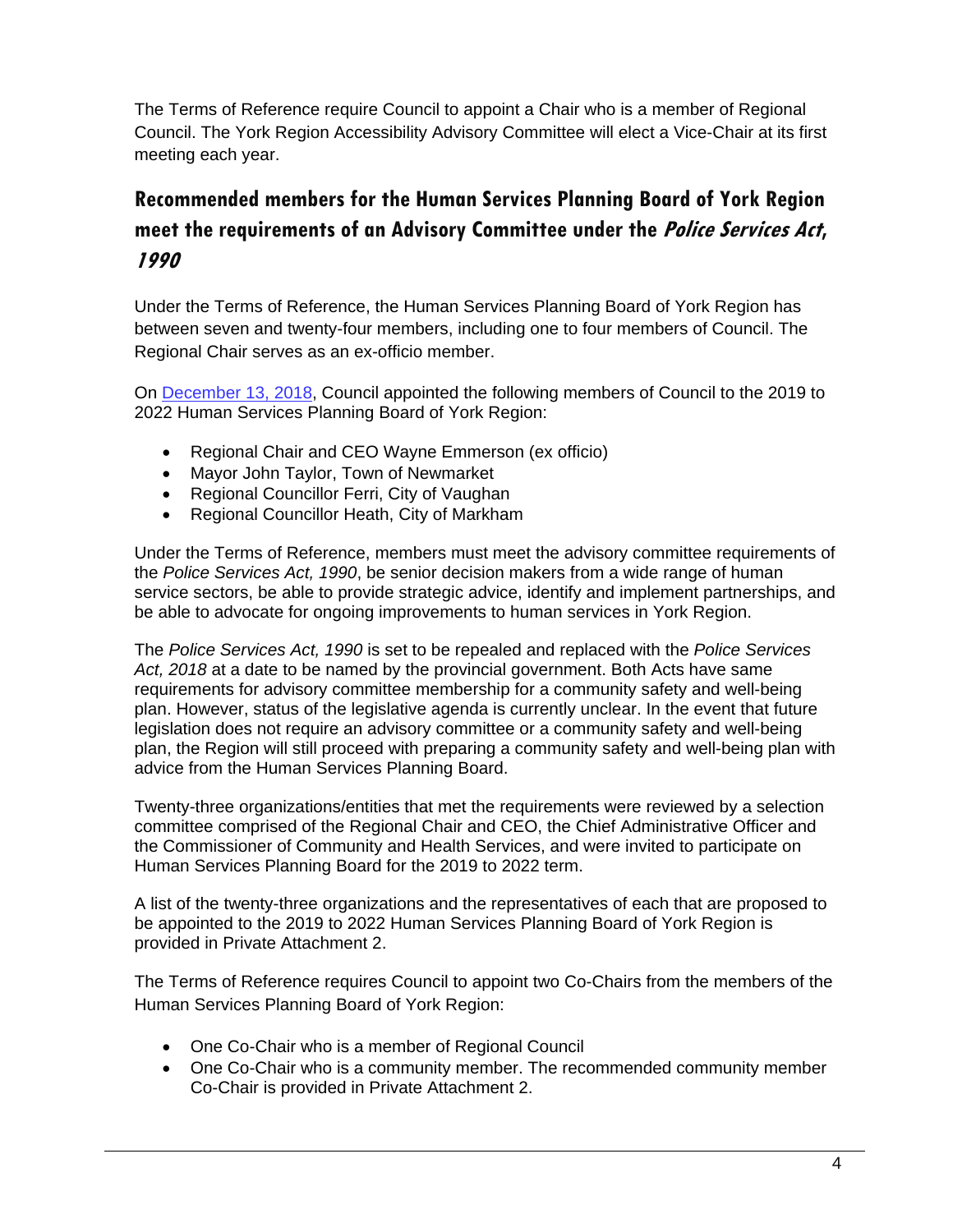#### **Recommended members for the Community Partnership Council meet federal government requirements**

Under the Terms of Reference, the Community Partnership Council has a minimum of 12 members and no maximum, including one member of Council, and the Regional Chair as an ex-officio member.

On December 13, 2018, Council appointed Mayor Scarpitti as Regional Council member and Co-Chair.

Community members include service providers from the settlement, employment, police, education, health and social services sectors, the Francophone community, and newcomers with lived experience.

Twenty-five organizations/entities that met the requirements were reviewed by a selection committee comprised of the Regional Chair and CEO, the Chief Administrative Officer and the Commissioner of Community and Health Services, and were invited to participate on Community Partnership Council for the 2019 to 2022 term.

A list of the twenty-five organizations and the representatives of each that are proposed to be appointed to the 2019 to 2022 Community Partnership Council is provided in Private Attachment 3.

In addition to Mayor Scarpitti, Council must appoint a second Co-Chair who is a community member of the Community Partnership Council. The recommended community member Co-Chair is provided in Private Attachment 3.

#### **5. Financial**

Costs associated with appointment of members to the York Region Accessibility Advisory Committee, the Human Services Planning Board of York Region and the Community Partnership Council are included in the proposed 2019 Community and Health Services operating budget. Funding for 2019 includes \$163,000 from Immigration, Refugees, and Citizenship Canada to support the Community Partnership Council.

#### **6. Local Impact**

The York Region Accessibility Advisory Committee, Human Services Planning Board of York Region and Community Partnership Council connect organizations across multiple sectors to improve outcomes for residents of York Region, including people living in low income, newcomers, and those with disabilities. In selecting proposed committee members, consideration was given to local municipal representation, community diversity and specific experience and qualifications as set out in each terms of reference.